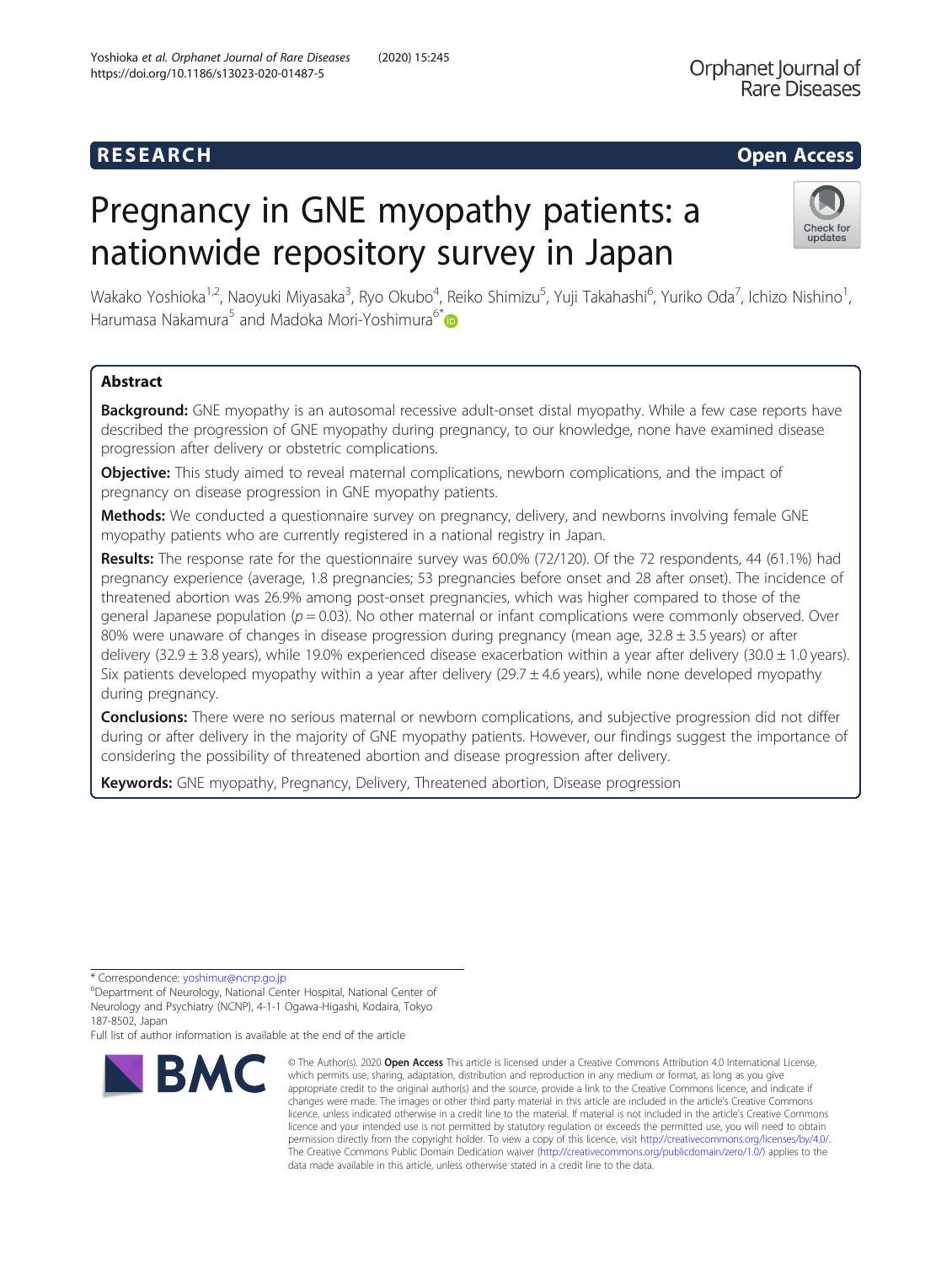# Background

GNE myopathy is a rare autosomal recessive adult-onset distal myopathy caused by biallelic pathogenic variants in the GNE gene, which encodes UDP-N-acetylglucosamine (UDP-GlcNAc) 2-epimerase/N-acetylmannosamine (Man-NAc) kinase, a protein with key enzymatic activities in sialic acid biosynthesis  $[1–5]$  $[1–5]$  $[1–5]$  $[1–5]$  $[1–5]$ . Proof of concept of sialic acid supplementation therapy has been demonstrated in mouse models [[6](#page-9-0), [7\]](#page-9-0). However, a Phase 3 clinical trial found that aceneuramic acid extended-release tablets were not effective in treating GNE myopathy [[8](#page-9-0)]. Clinical trials involving ManNAc, a precursor in the sialic acid biosynthetic pathway, demonstrated that it is safe and well tolerated [[9](#page-9-0)], and a Phase 3 trial will begin in the near future. Notwithstanding, no definitive therapy for GNE myopathy currently exists.

The onset of GNE myopathy typically occurs in the 20s–40s, which corresponds to the reproductive age of women [[10](#page-9-0)]. A number of reports have touched on the impact of the disease on pregnancy. For instance, in a study in Thailand, 3 GNE myopathy patients developed rapid deterioration of muscle weakness during pregnancy [\[11](#page-9-0)]. Similarly, the development of myopathy was noted in an Egyptian patient [\[12](#page-9-0)] and a Korean patient [[13\]](#page-9-0) during their first pregnancies. While these studies suggest the possibility that pregnancy may trigger disease onset, there have been no reports on maternal and newborn complications and disease progression after delivery. In theory, loss of sialic acid due to breastfeeding could exacerbate disease progression. Concentrations of sialic acid in breast milk are reportedly 1240 ± 229,  $881 \pm 273$ , and  $505 \pm 251$  mg/kg in colostrum, transitional, and mature milk, respectively [\[14\]](#page-9-0). These collectively correspond to a maximum deficiency of 1.7 g sialic acid/day in the mother [\[15](#page-9-0)].

We have collected data on the course of pregnancy and delivery outcomes of female GNE myopathy patients in order to identify issues and develop recommendations to help obstetricians guide their patients, as well as to gain a deeper understanding of pregnant GNE myopathy patients and those who wish to become pregnant. The present study provides the first collective set of data on pregnancy and delivery outcomes of GNE myopathy patients.

# Materials and methods

# Registration

A national registry for neuromuscular diseases in Japan (Remudy; <http://www.remudy.jp/>) was developed in 2009 and supported by Intramural Research Grants (26–7) for Neurological and Psychiatric Disorders from the National Center of Neurology and Psychiatry (NCNP). Details regarding the registry have been described previously [\[10](#page-9-0), [16](#page-9-0)]. The diagnosis of registered GNE myopathy patients was confirmed genetically or pathologically.

# Ethics approval and patient consent

All patients provided informed consent to share data collected in the Remudy database upon request, and the registration process was approved by Medical Ethics Committee of the NCNP (A2011–079). The present study was also approved by the same committee (A2018–105), and the objective, design, risks, and benefits of the study were explained to all participants. Consent was implied when patients completed and returned their questionnaires.

# Participants and questionnaire survey

A questionnaire with a linkable anonymized ID was distributed to 122 female GNE myopathy patients who were registered in the Remudy database as of April 2019. The questionnaire was mailed to the patients, and those who responded did so by postal mail or e-mail (PDF files) via the Remudy homepage on an anonymous and voluntary basis. Reminders were sent to those who had not responded. The Patient Association of Distal Myopathies (PADM) also emailed their patients to request cooperation with the survey.

The questionnaire asked for the following information: 1) pregnancy experience, 2) age at survey, maternal age, and ability to walk at pregnancy, 3) complications during pregnancy, 4) outcomes of pregnancy, 5) complications during delivery, 6) newborn complications, and 6) subjective disease progression during pregnancy and a year after delivery. In this study, disease onset was defined as the age when participants became aware of GNE myopathy symptoms, rather than the age at diagnosis or when test abnormalities were detected. Onset age and pathogenic variant data were collected from the Remudy database.

# Data analysis

Data are presented as mean ± standard deviation (SD), median, range, frequency, and percentage among respondents. We calculated 95% confidence intervals (CIs) for frequency data. Incidences of complications in postonset pregnancies and deliveries were compared to those of the general Japanese population using Fisher's exact test. P < 0.05 was considered statistically significant. With respect to post-onset pregnancies, slight significant differences were particularly difficult to detect due to the small sample size. To increase the sensitivity of our analysis, we also compared frequencies in all pregnancies (i.e., pre- and post-onset pregnancies) among patients with GNE myopathy to those of the general Japanese population. Since the development of muscle weakness/ atrophy usually begins before patients notice any change, complications in pre-onset pregnancies, which are noted in average 4 years before patients become aware of any symptoms, might also be characteristics of GNE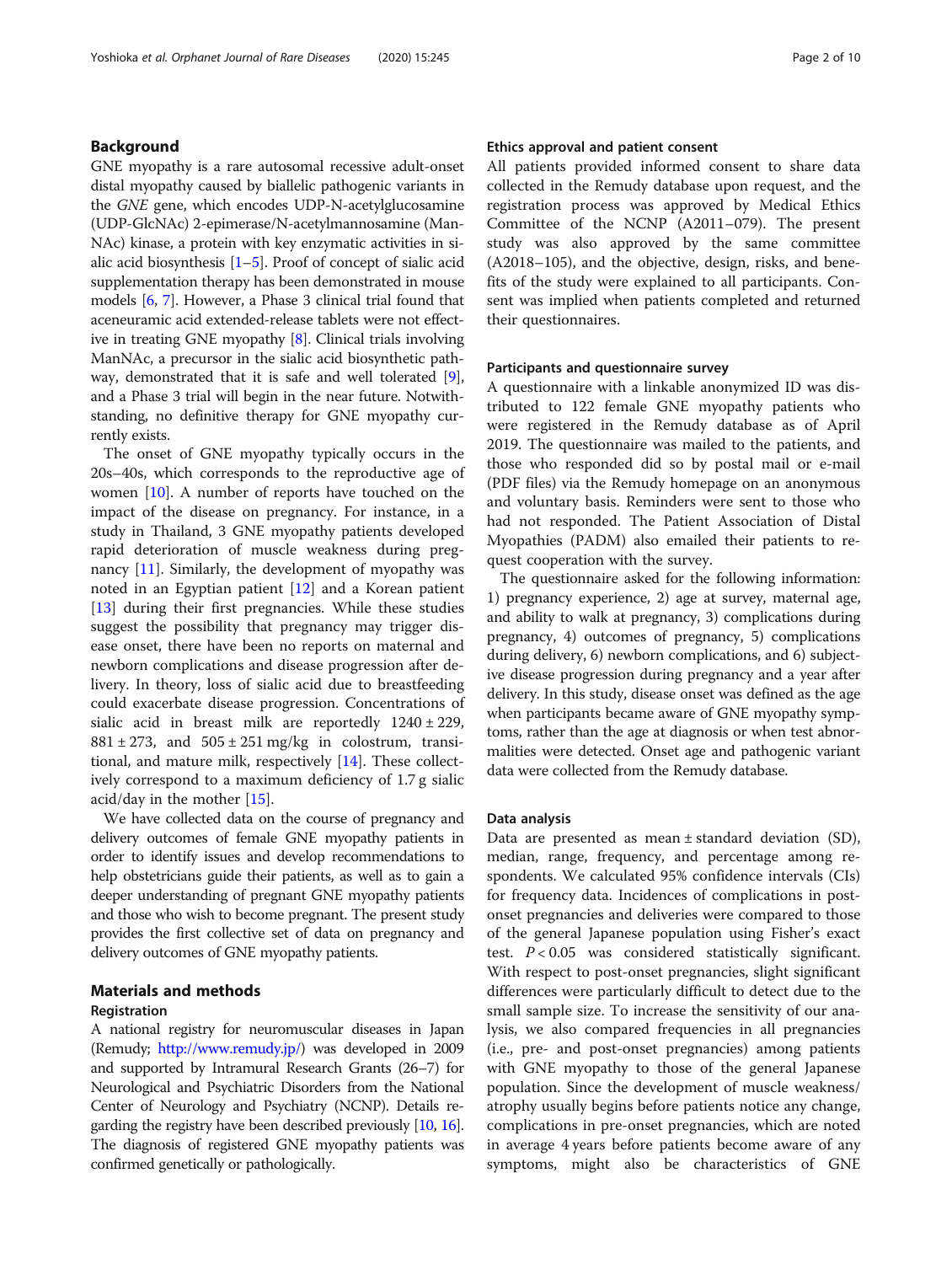myopathy. All statistical analyses were performed using EZR on R 3.5.2 and R commander 2.5–1.

# Results

# Baseline characteristics

Of the 120 female GNE myopathy patients who received the questionnaire, 72 respondents (60.0%) who answered questions relating to pregnancy experience were considered participants of this study (Fig. 1). Mean participant age was  $51.0 \pm 11.1$  years (median, 49.5 years; range, 32– 76 years) and mean onset age was  $33.0 \pm 9.8$  years (median, 30 years; range, 16–62 years). There were no significant differences in distribution of participant age or onset age

among respondents and non-respondents (data not shown). All 72 respondents were diagnosed genetically with biallelic pathogenic variants in GNE. Of the 72, 44 (61.1%) had pregnancy experience with an average of 1.8 pregnancies per person and a mean maternal age of  $29.1 \pm 5.0$  years (median, 29 years; range, 19–40 years). Among 81 pregnancies reported, 28 (34.6%) were defined as post-onset pregnancies (i.e., those occurring after the onset of GNE myopathy). With regard to walking ability at pregnancy, 23/27 (85.2%) were able to walk without assistance, 4/27 (14.8%) used canes or assistive devices for walking, and none were unable to walk (27/28 post-onset pregnancies analyzed due to missing data) (Table [1](#page-3-0)).

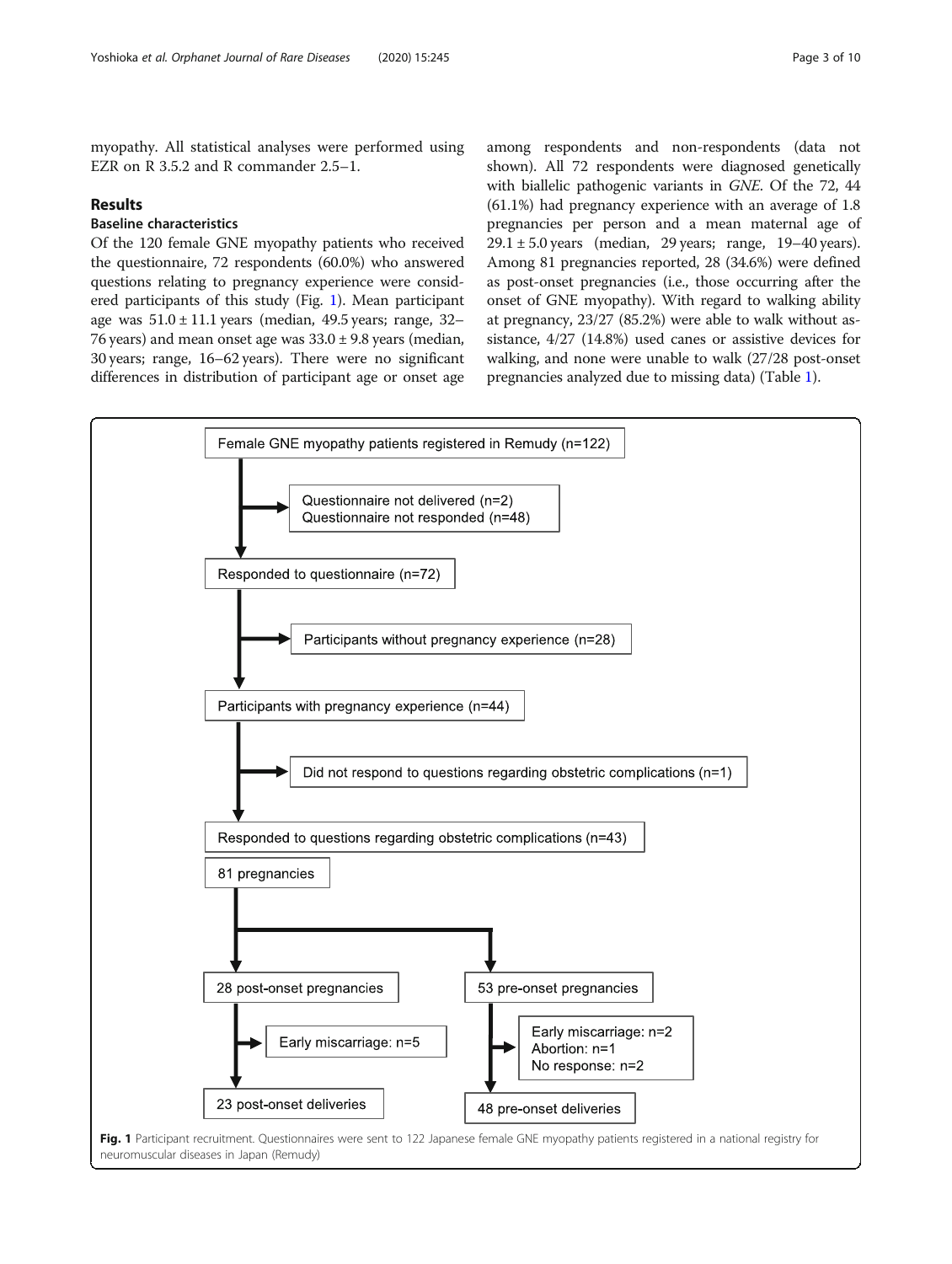# <span id="page-3-0"></span>Table 1 Participant background characteristics

| Age                             |                                        |                                              |                | Average [SD]                        | Median [Min-Max] |
|---------------------------------|----------------------------------------|----------------------------------------------|----------------|-------------------------------------|------------------|
|                                 | Age at survey (yrs)                    | Participants ( $n = 44$ )                    |                | 51.0 [11.1]                         | 49.5 [32-76]     |
|                                 | Onset age (yrs) <sup>a</sup>           |                                              |                | 33.0 [9.8]                          | 30 [16-62]       |
|                                 | Maternal age (yrs)                     | Post-onset pregnancies ( $n = 28$ )          |                | 32.5 [4.4]                          | 31.5 [23-40]     |
|                                 |                                        | Pre- and post-onset pregnancies ( $n = 81$ ) |                | 29.1 [5.0]                          | 29.0 [19-40]     |
| Genetic<br>diagnosis            |                                        |                                              |                | Frequency<br>% [95% CI]             |                  |
|                                 | Homozygotes <sup>a</sup>               | Participants ( $n = 44$ )                    |                | 8.9 [2.5-21.2]                      |                  |
|                                 | Compound<br>heterozygotes <sup>a</sup> |                                              |                | 91.1 [78.8-97.5]                    |                  |
|                                 | c.620A>T (p.D207V) $^a$                | Alleles ( $n = 88$ )                         |                | 35.2 [25.3-46.1]                    |                  |
|                                 | c.1807G>C (p.V603L) <sup>a</sup>       |                                              |                | 30.7 [21.3-41.4]                    |                  |
| Parity                          |                                        |                                              | n              |                                     | n                |
|                                 | 0                                      | Post-onset pregnancies ( $n = 28$ )          | 13             | Pre- and post-onset pregnancies (n= | 48               |
|                                 |                                        |                                              | 11             | 81)                                 | 29               |
|                                 | 2 or more                              |                                              | $\overline{4}$ |                                     | 4                |
| Walking ability<br>at pregnancy |                                        |                                              |                | Frequency<br>% [95%Cl]              |                  |
|                                 | No assistance                          | Post-onset pregnancies ( $n = 27^b$ )        |                | 85.1 [66.2-95.8]                    |                  |
|                                 | Using assistive devices                |                                              |                | 14.8 [4.2-33.7]                     |                  |
|                                 | Unable to walk                         |                                              |                | $0.0$ $[0.0-12.8]$                  |                  |

<sup>a</sup>Data from the Remudy database. Other data are from the questionnaire

<sup>b</sup>Analyzed 27/28 post-onset pregnancies due to missing data (no response)

# Mode of conception

We asked participants about the mode of conception. Of 28 post-onset pregnancies, 26 (92.9[76.5–99.1]%) were achieved by spontaneous conception and 2 (7.1[0.9–23.5]%) by intrauterine insemination. None of the participants became pregnant using ovulation induction or by in vitro fertilization. The prevalence of spontaneous conception was similar to that of the general Japanese population in a previous cohort study  $(91.1\%, p=1)$  [\[17\]](#page-9-0).

# Complications during pregnancy

We asked participants to provide information on obstetrical complications, such as hyperemesis gravidarum, threatened abortion, threatened preterm labor, hypertensive disorder of pregnancy, preeclampsia, gestational diabetes mellitus, abruptio placentae, placenta previa, blood type incompatibility, and others. The incidence of threatened abortion was 26.9% (7/26) in post-onset pregnancies, which was significantly higher than that of the general Japanese population (11.9%,  $p = 0.03$ ) (26/28) pregnancies analyzed due to missing data) (Table [2](#page-4-0)). When 7 participants with post-onset pregnancies were asked whether they had ever been diagnosed with thrombocytopenia, 1 responded that she had a past history of thrombocytopenia. Among all pregnancies (i.e., preand post-onset pregnancies), threatened abortion occurred in 19.5% (15/77 pregnancies among 12 participants)

(Supplementary Table [1](#page-8-0)) (77/81 pregnancies analyzed due to missing data). Participants with threatened abortion included 2 with a past history of thrombocytopenia.

# Outcome of pregnancy

Incidences of early miscarriage, induced abortion, and delivery were 17.9% (5/28), 0.0% (0/28), and 82.1% (23/ 28), respectively, in post-onset pregnancies. Incidences of preterm delivery (defined as delivery before 36w6d), term delivery (delivery between 37w0d to 41w6d), and post-term delivery (delivery after 42w0d) were 8.7% (2/ 23), 91.3% (21/23), and 0.0% (0/23), respectively, in postonset pregnancies. There were no late miscarriages or stillbirths. These incidences were not significantly different from those of the general population (Table [3](#page-4-0)). There were also no significant changes in prevalence of miscarriages, stillbirth, and term delivery in pre- and post-onset pregnancies compared with the general population (Supplemental Table [2\)](#page-8-0).

# Complications during delivery

The majority of participants had vaginal deliveries; 82.6% (19/23) in post-onset deliveries. Incidences of emergency and elective cesarean section (CS) were 4.3% (1/23) and 13.0% (3/23), respectively, in post-onset deliveries. These incidences were not significantly different from those of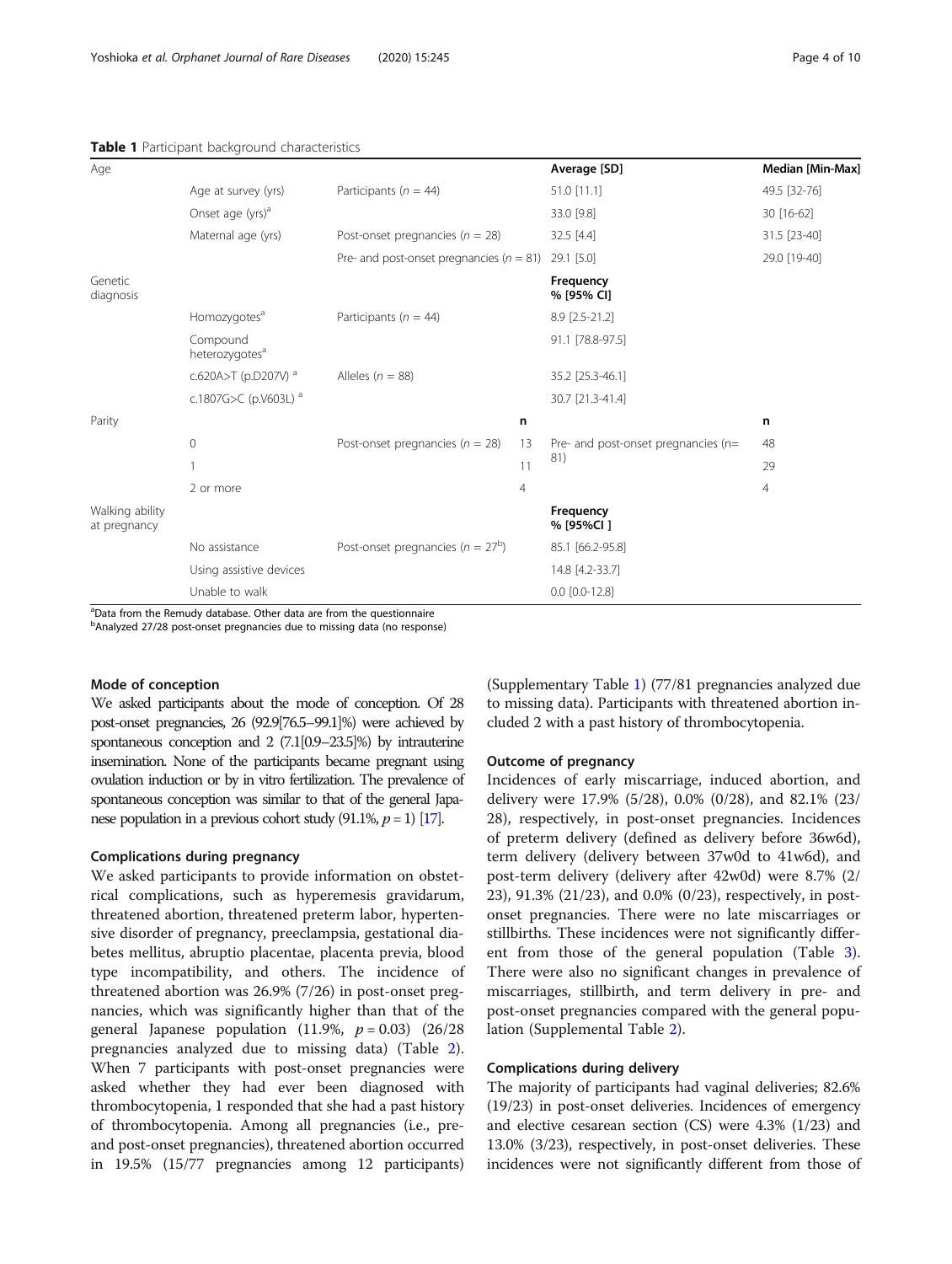<span id="page-4-0"></span>

| Table 2 Complications during pregnancy in post-onset pregnancies among GNE myopathy patients |  |  |  |
|----------------------------------------------------------------------------------------------|--|--|--|
|----------------------------------------------------------------------------------------------|--|--|--|

| Complications                      | General population (Japanese) | Post-onset pregnancies ( $n = 26a$ ) | Comparison<br>$P$ value |  |
|------------------------------------|-------------------------------|--------------------------------------|-------------------------|--|
|                                    | Frequency<br>$\%$             | Frequency<br>% [95% CI]              |                         |  |
| Hyperemesis gravidarum             |                               | 88.5 [69.8-97.6]                     |                         |  |
| Threatened abortion                | $11.9$ [18]                   | 26.9 [11.6-47.8]                     | $0.03*$                 |  |
| Threatened premature delivery      | 19.2 [18]                     | 19.2 [6.6-39.3]                      | 1.00                    |  |
| Hypertensive disorder of pregnancy | $3.3$ [18]                    | $0.0$ $[0.0-13.2]$                   | 1.00                    |  |
| Preeclampsia                       |                               | $0.0$ $[0.0-13.2]$                   |                         |  |
| Gestational diabetes mellitus      | $2.7$ [18]                    | 3.8 [0.1-19.6]                       | 0.51                    |  |
| Abruptio placentae                 | $0.5$ [19]                    | $0.0$ $[0.0-13.2]$                   | 1.00                    |  |
| Placenta previa                    | $0.7$ [19]                    | 3.8 [0.1-19.6]                       | 0.23                    |  |
| Blood type incompatibility         |                               | $0.0$ $[0.0-13.2]$                   |                         |  |
| Others                             |                               | 3.8 [0.1-19.6]                       |                         |  |
|                                    |                               | (prolapsed uterus)                   |                         |  |

<sup>a</sup>Analyzed 26/28 pregnancies due to missing data (no response)

the general population (Table [4\)](#page-5-0). However, the prevalence of CS, especially emergency CS, was significantly lower in deliveries among GNE myopathy patients, including preonset deliveries (Supplementary Table [3\)](#page-8-0).

Normally, labor begins spontaneously and is followed by spontaneous rupture of the membranes. The majority of deliveries began spontaneously by labor, i.e., 66.7% (12/18) in postonset deliveries, while 16.7% (3/18) began with premature rupture of the membranes (PROM) and 16.7% (3/18) began with labor induction due to overdue pregnancy or scheduled delivery (18/23 deliveries analyzed due to missing data). Vacuum extraction and manual fundal pressure were employed due to prolongation of the second stage of labor in 10.5% (2/ 19) and 15.8% (3/19) of post-onset deliveries, respectively. These rates were not significantly different from those of the general Japanese population (19/23 deliveries analyzed due to missing data). The questionnaire included questions regarding

management (labor augmentation and blood transfusion), number of fetuses, and complications after delivery (maternity blues, postnatal depression, deep vein thrombosis, intrauterine infection, mastitis, and prolapsed uterus). There were no significant differences in the incidences of these complications in post-onset deliveries among GNE myopathy patients compared to those of the general population (Table [4](#page-5-0)).

#### Newborn outcomes

The mean body weight and height of newborns were  $2962.0 \pm 328.6$  g ( $n = 26$ ) and  $48.8 \pm 1.7$  cm ( $n = 25$ ), respectively, in post-onset deliveries. There were no cases of neonatal asphyxia, respiratory disorder, cardiac problems, or seizures (Table [5](#page-6-0)). Two newborns from the same pregnant mother who delivered before disease onset had intracranial hemorrhage (Supplementary Table [4\)](#page-8-0).

| Table 3 Outcomes of pregnancy in post-onset pregnancies among GNE myopathy patients |  |
|-------------------------------------------------------------------------------------|--|
|-------------------------------------------------------------------------------------|--|

| Outcomes               | General population (Japanese) | Post-onset pregnancies ( $n = 28$ ) | Comparison<br>$P$ value |  |
|------------------------|-------------------------------|-------------------------------------|-------------------------|--|
|                        | Frequency<br>%                | Frequency<br>% [95% CI]             |                         |  |
| Early miscarriage      | $16-18$ $[20]$ <sup>a</sup>   | 17.9 [6.0-36.9]                     |                         |  |
| Late miscarriage       |                               | $0.0$ $[0.0-12.3]$                  |                         |  |
| Abortion               |                               | $0.0$ $[0.0-12.3]$                  |                         |  |
| Stillbirth             | $0.3$ [19]                    | $0.0$ $[0.0-12.3]$                  | 1.00                    |  |
| Delivery               |                               | 82.1 [63.1-93.9]                    |                         |  |
| Preterm <sup>b</sup>   | $6.9$ [19]                    | $8.7$ [1.1-28.0]                    | 0.67                    |  |
| Term <sup>b</sup>      | 92.9 [19]                     | 91.3 [72.0-98.9]                    | 0.68                    |  |
| Post-term <sup>b</sup> | $0.2$ [19]                    | $0.0$ $[0.0 - 14.8]$                | 1.00                    |  |

<sup>a</sup>Prevalence (%) of miscarriages, including both early and late miscarriages at maternal age up to 31 years old, increases with age

b Percentage among post-onset deliveries

 $*$  p < 0.05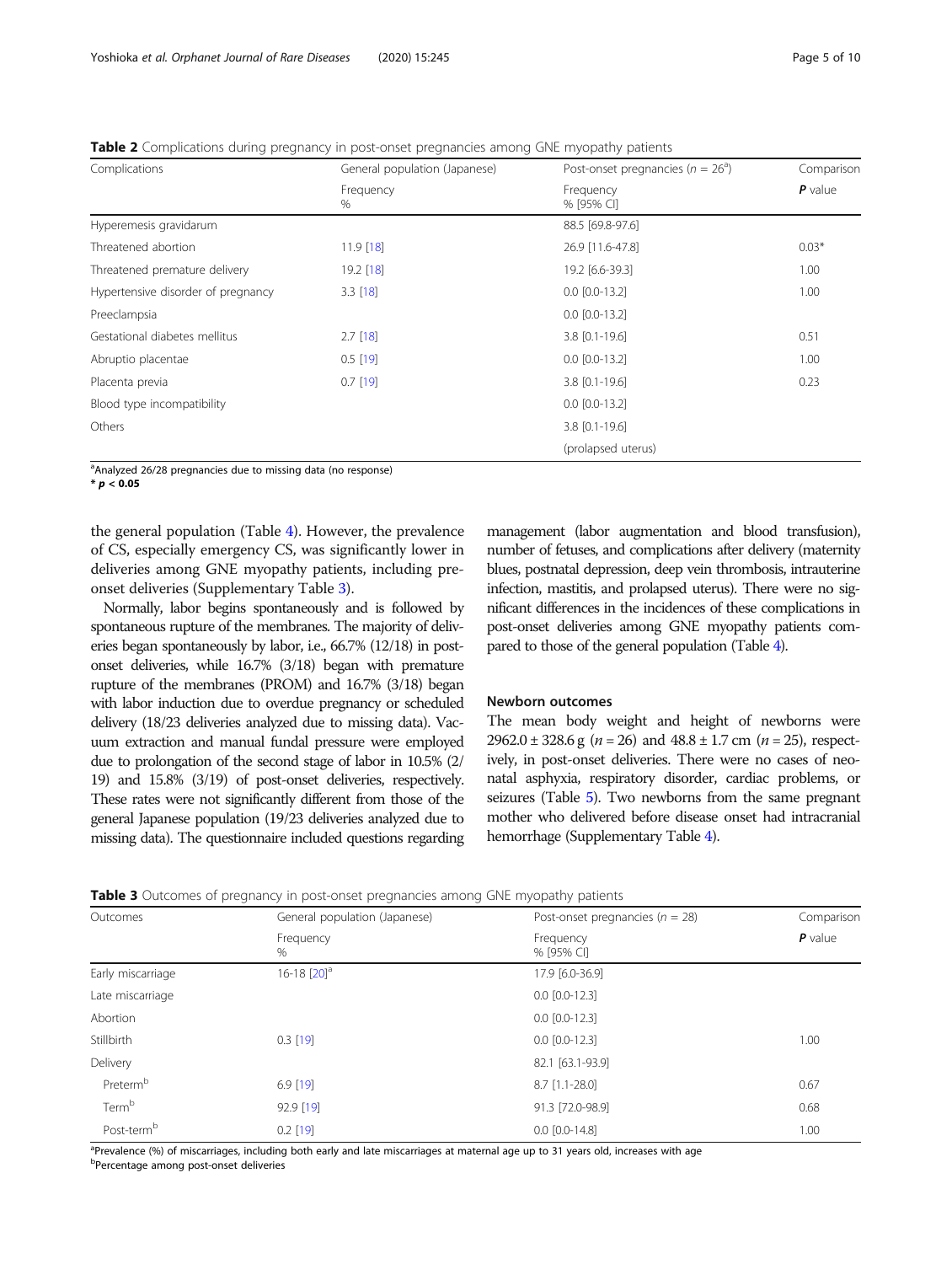|                                             |                        | General population (Japanese) | Post-onset deliveries ( $n = 23$ ) | Comparison   |
|---------------------------------------------|------------------------|-------------------------------|------------------------------------|--------------|
|                                             |                        | Frequency<br>$\%$             | Frequency<br>% [95% CI]            | $P$ value    |
| Type of delivery                            | Vaginal delivery       | 81.9 [18]                     | 82.6 [61.2-95.0]                   | $\mathbf{1}$ |
|                                             | Cesarean section (CS)  | 18.1 [18]                     | 17.4 [5.0-38.8]                    | $\mathbf{1}$ |
|                                             | Emergency CS           | $13.7^{\circ}$                | 4.3 [0.1-21.9]                     | 0.15         |
|                                             | Previous CS            | $8.1$ [18]                    | 8.7 [1.1-28.0]                     | 0.71         |
|                                             | Breech presentation    | 2.4[21]                       | 4.3 [0.1-21.9]                     | 0.43         |
| Beginning of vaginal delivery <sup>b</sup>  | Spontaneous labor      |                               | 66.7 [41.0-87.7]                   |              |
|                                             | <b>PROM</b>            | 10-20 $[22]^{c}$              | 16.7 [3.6-41.4]                    |              |
|                                             | Bleeding               |                               | $0.0$ [0.0-18.5]                   |              |
|                                             | Induced labor          |                               | 16.7 [3.6-41.4]                    |              |
|                                             | Fetal abnormality      |                               | $0.0$ [0.0-18.5]                   |              |
|                                             | Maternal abnormality   |                               | $0.0$ $[0.0 - 18.5]$               |              |
|                                             | Overdue pregnancy      |                               | 5.6 [0.1-27.3]                     |              |
|                                             | Scheduled              |                               | 11.1 [1.4-34.7]                    |              |
| Outcomes of vaginal delivery <sup>d,e</sup> | No assistance          |                               | 78.9 [54.4-93.9]                   |              |
|                                             | Vacuum extraction      | 7.6[18]                       | 10.5 [1.3-33.1]                    | 0.39         |
|                                             | Manual fundal pressure | 11.2 [23]                     | 15.8 [3.4-39.6]                    | 0.46         |
|                                             | Forceps delivery       | $0.3$ [18]                    | $0.0$ [0.0-17.6]                   |              |
| Management                                  | Labor augmentationf    |                               | 33.3 [13.3-59.0]                   |              |
|                                             | Blood transfusion      | $0.5$ [17]                    | $0.0$ $[0.0 - 14.8]$               | $\mathbf{1}$ |
| Number of fetuses                           | Singletons             | 98.1 [17]                     | 100.0 [85.1-100.0]                 | $\mathbf{1}$ |
| Complications after delivery                | Maternity blues        |                               | 4.3 [0.1-21.9]                     |              |
|                                             | Postnatal depression   |                               | $0.0$ $[0.0 - 14.8]$               |              |
|                                             | Deep vein thrombosis   |                               | $0.0$ $[0.0 - 14.8]$               |              |
|                                             | Intrauterine infection |                               | $0.0$ $[0.0-14.8]$                 |              |
|                                             | Mastitis               |                               | $0.0$ $[0.0 - 14.8]$               |              |
|                                             | Prolapsed uterus       |                               | $0.0$ $[0.0-14.8]$                 |              |

# <span id="page-5-0"></span>Table 4 Complications during delivery in post-onset deliveries among GNE myopathy patients

*PROM* Premature rupture of the membrane<br><sup>a</sup>Analyzed 3109 deliveries at Tokyo Medical and Dental University from 2013-2019

b Analyzed 18/19 post-onset vaginal deliveries due to missing data (no response)<br><sup>CE</sup>requency among deliveries

Frequency among deliveries

<sup>d</sup>Analyzed 19/19 post-onset vaginal deliveries

Multiple choices allowed

f Analyzed 18/23 post-onset deliveries due to missing data (no response)

 $*$  p <0.05

# Symptoms of GNE myopathy during pregnancy and after delivery

We also asked how participants felt about their disease progression during pregnancy and after delivery compared to before pregnancy. Among participants with post-onset pregnancies, 10.5% (2/19, 95%CI: 1.3–33.1%) considered disease progression to be faster after pregnancy; these participants experienced difficulty in walking at an accelerated pace during the third trimester but required no assistive devices. On the other hand, 84.2% (16/19, 95%CI: 60.4–96.6%) considered it to be the same, and 5.2% (1/19, 95%CI: 0.1–26.0%) considered it to be slower (19/23 deliveries analyzed due to missing data). None of the participants developed myopathy during pregnancy. Of deliveries after disease onset, 19.0% (4/21, 95%CI: 5.4–41.9) considered disease progression a year after delivery to be faster compared to disease progression before pregnancy, whereas 80.9% (17/21, 95%CI: 58.1–94.6%) felt no difference (19/21 deliveries analyzed due to missing data). Among the former group, all felt difficulty in walking at an accelerated pace, 1 started requiring the use of an assistive device, 1 lost the ability to run, and 1 complained of exacerbated finger muscle weakness. Six participants developed myopathy within a year after delivery. The characteristics of these 6 participants are summarized in Table [6](#page-6-0).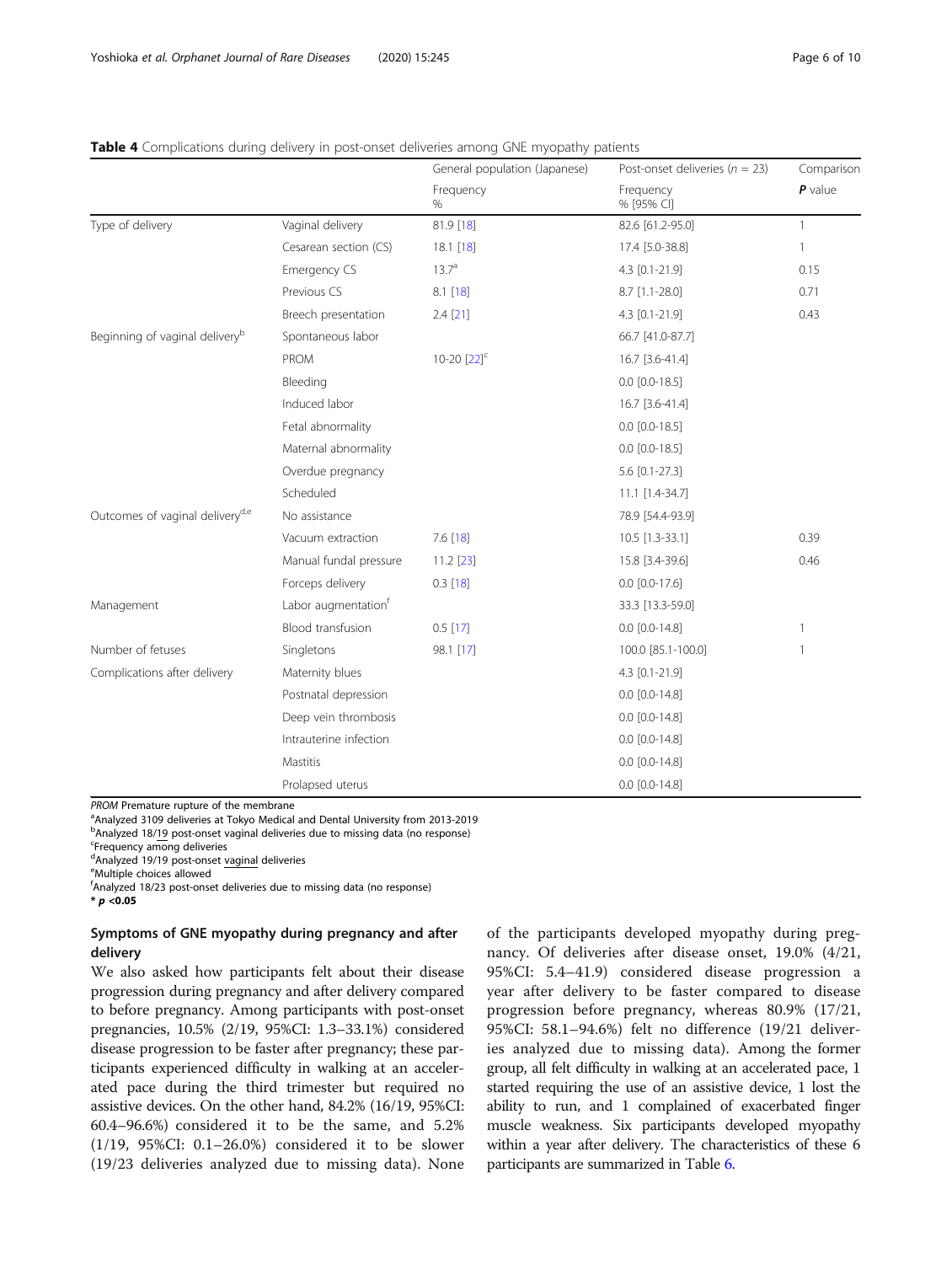|                            |                              | General population (Japanese) | Post-onset deliveries ( $n = 23$ ) |                  | Comparison |
|----------------------------|------------------------------|-------------------------------|------------------------------------|------------------|------------|
| Characteristics at birth   |                              | Average                       | Average [SD]                       | Median [Min-Max] |            |
|                            | Body weight [kg]             | 2987 [447] [18]               | 2987.2 [339.9]                     | 2940 [2218-3800] |            |
|                            | Height [cm]                  | B: 49.0, G: 48.5 [24]         | 48.9 [1.7]                         | 48.5 [45.5-52.0] |            |
|                            |                              | Frequency %                   | Frequency<br>% [95% CI]            |                  | P value    |
|                            | Low birth weight $(<2500$ g) | $9.4$ [18]                    | $4.3$ $[0.1 - 21.9]$               |                  | 0.72       |
| Complications <sup>a</sup> |                              |                               | Frequency<br>% [95% CI]            |                  |            |
|                            | No complications             |                               | 95.7 [78.1-99.9]                   |                  |            |
|                            | Prolonged jaundice           |                               | $4.3$ $[0.1 - 21.9]$               |                  |            |
|                            | Others                       |                               | $0.0$ $[0.0 - 14.8]$               |                  |            |

<span id="page-6-0"></span>Table 5 Newborn outcomes in post-onset deliveries among GNE myopathy patients

*B* boy, G girl<br><sup>a</sup>Multiple choices allowed

Participants were also asked about the method of feeding to determine whether sialic acid loss might be a risk factor for disease onset and/or exacerbation. Among 9 breastfeeding participants and 12 formula or mixedfeeding participants, 22.2% (2/9, 95%CI: 2.8–60.0%) and 16.7% (2/12, 95%CI: 2.1–48.4%), respectively, felt that their symptoms were exacerbated, while the remaining (7/9 and 10/12, respectively) participants felt no change. We also compared the type of feeding among participants who delivered before disease onset. Of 19 breastfeeding participants and 26 formula or mixed-feeding participants, 21.1% (4/19, 95%CI: 6.0–45.6%) and 7.7% (2/26, 95%CI: 0.9–25.1%), respectively, developed myopathy within a year after delivery.

# **Discussion**

Compared to results from a nationwide Japanese birth cohort study [[18\]](#page-9-0), we found no differences in frequency of natural conception, term delivery, or complications of newborns among pregnant GNE myopathy patients. However, the prevalence of threatened abortion was higher in post-onset pregnancies among GNE myopathy patients compared to the general population. Notably, the prevalence of CS, especially emergency CS, was

lower in all pregnancies (i.e., pre- and post-onset deliveries) among GNE myopathy patients compared to the general population.

Threatened abortion is defined as pregnancy-related bloody vaginal discharge that occurs during the first half of a pregnancy and is accompanied by abdominal pain which may present as intermittent cramps [[25](#page-9-0)]. This complication was noted relatively frequently among pregnancies of GNE myopathy patients, especially in post-onset pregnancies, compared to the general Japanese population. Maternal factors such as age, diabetes, thyroid disease, obesity, alcohol use, tobacco use, and illicit drug use are reported to increase the risk of threatened abortion [\[25\]](#page-9-0). No differences in age and prevalence of diabetes were found between pregnant GNE myopathy patients and women of the Japanese nationwide cohort study. Theoretically, vaginal bleeding may occur in pregnant women who have a tendency to bleed. Some case reports have indicated a relationship between thrombocytopenia and GNE myopathy [\[26\]](#page-9-0) or GNE pathogenic variants [\[27](#page-9-0)]. Platelet desialylation level is reportedly associated with thrombocytopenia in septic patients [[28](#page-9-0)]. Based on these findings, we analyzed responses regarding thrombocytopenia and low platelet counts from

**Table 6** Background of participants who experienced disease onset within a year after delivery

| Age | Pathogenic variants      |                          | M         | P | First symptoms                                                         | Feeding |
|-----|--------------------------|--------------------------|-----------|---|------------------------------------------------------------------------|---------|
| 23  | $c.620A > T$ (p.D207V)   | c.1807G > C (p.V603L)    |           |   | Frequent stumbling Difficulty in walking                               | B       |
| 26  | c.1355 T $>$ C (p.V452A) | c.1807G > C (p.V603L)    |           |   | Difficulty in walking<br>Unable to run                                 | B       |
| 28  | c.1355 T $>$ C (p.V452A) | c.1998 T > A/G (p.N666K) |           |   | Finger muscle weakness                                                 |         |
| 30  | $c.395G > A$ (p.R132H)   | c.1807G > C (p.V603L)    | <b>NA</b> |   | Frequent stumbling Difficulty in walking<br>Unable to run              | M       |
| 35  | $c.620A > T$ (p.D207V)   | c.1807G > C (p.V603L)    | NA.       |   | Frequent stumbling Difficulty in walking Difficulty in bending fingers | M       |
| 36  | $c.620A > T$ (p.D207V)   | c.1807G > C (p.V603L)    |           |   | Difficulty in walking<br>Unable to run                                 | B       |

Age Maternal age at pregnancy, M Months after delivery to disease onset, P Parity, NA data not available, B Breast feeding, F Formula feeding, M Mixed feeding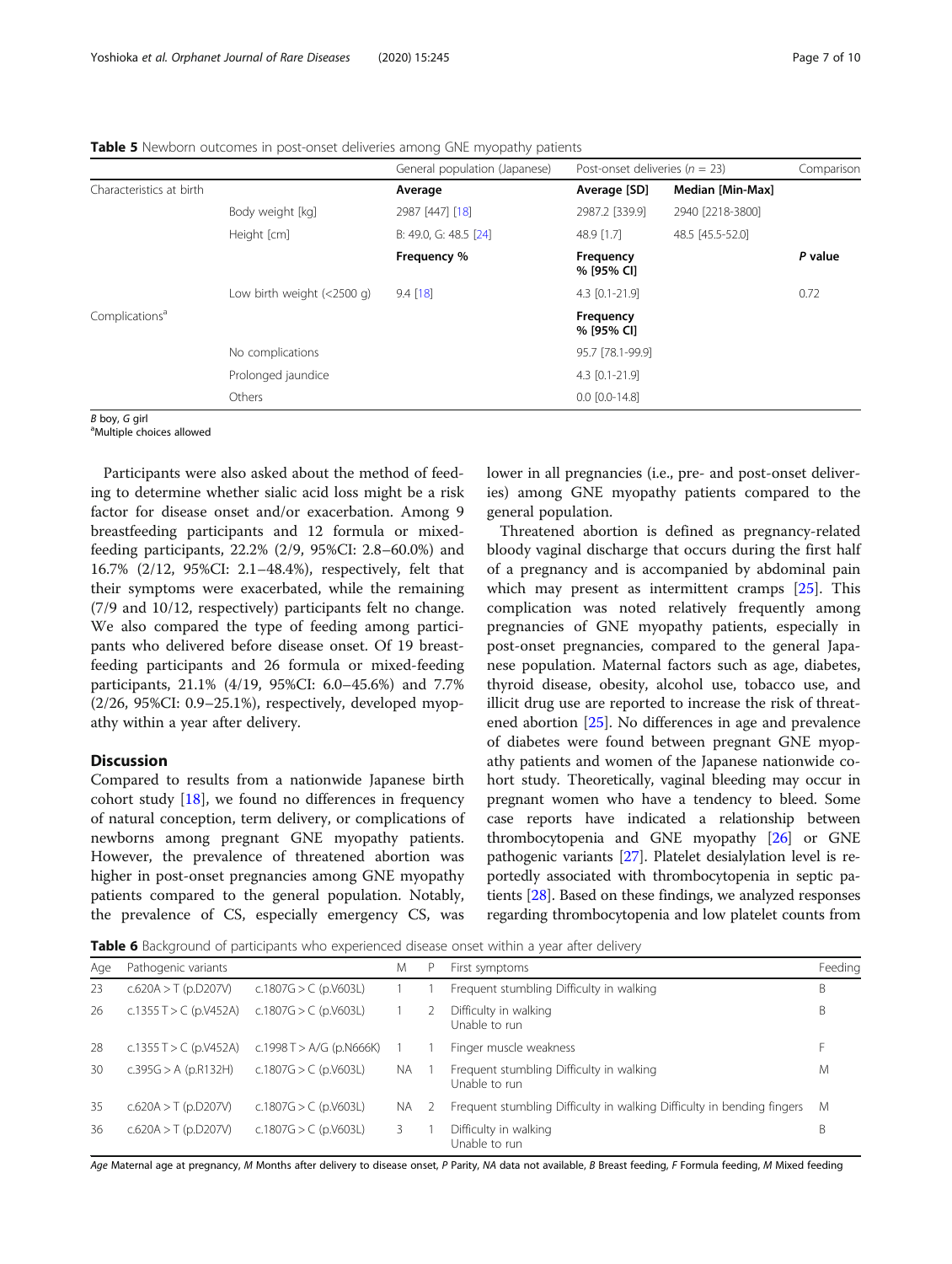12 participants who had threatened abortion. Two of the participants had a past history of thrombocytopenia and a bleeding tendency, which may have been the cause of threatened abortion. While a high prevalence of thrombocytopenia could be related to a high frequency of threatened abortion in GNE myopathy patients, this remains speculative and a better understanding of the prevalence and risks of threatened abortion is needed. Threatened abortion is associated with preterm labor, low birth weight, preeclampsia, preterm PROM, placental abruption, and intrauterine growth restriction [\[29](#page-9-0)]. However, neither the prevalence of threatened premature delivery nor the incidence of complications was high among GNE myopathy patients with threatened abortion in this study, possibly due to appropriate management.

The frequency of CS, especially emergency CS, was lower in all pregnancies (i.e., pre- and post-onset deliveries) among GNE myopathy patients compared to the general Japanese population. While over-rigidity of soft tissues in the lower birth canal is considered one of the causes leading to emergency CS [[30\]](#page-9-0), this may not be the case in patients with muscle weakness. The low frequency of CS may reflect the characteristics of pregnancies among GNE myopathy patients, although no significant difference was observed among those with post-onset deliveries compared to the general population, likely due to the small sample size. Conversely, the frequency of CS before the 37th gestational week is reportedly higher in patients with spinal muscular atrophy due to reduced lung function, and in some patients, pregnancy cannot be completed to term [[31](#page-9-0)]. Most of our patients became pregnant pre-onset or in the early stage of GNE myopathy, and none lost ambulation at pregnancy. The prevalence of CS might vary in patients with advanced-stage GNE myopathy who have reduced respiratory function.

The impact of pregnancy or delivery on disease progression is a matter of great significance. A total of 7 patients were previously reported to have developed GNE myopathy during pregnancy  $[11-13]$  $[11-13]$  $[11-13]$  $[11-13]$  $[11-13]$ . Interestingly, in the present survey, none of the patients reported experiencing the first symptoms of GNE myopathy during pregnancy, while 6 did within a year after delivery. Among pregnancies after disease onset, roughly one-fifth of participants felt their disease progression accelerated after delivery, which was more frequent than those who felt their disease progression accelerated during pregnancy. This may suggest a tendency to develop GNE myopathy or accelerate disease progression within a year after delivery. We hypothesized that loss of sialic acid due to breastfeeding might be a risk factor, but no difference was found in subjective disease progression in breastfeeding participants compared to formula or mixed feeding participants. Breastfeeding participants had a higher frequency of developing disease within a year after delivery; however, the analyzed sample size was too small to draw conclusions. Reportedly, mean serum sialic acid concentration is significantly higher during pregnancy and decreases after delivery in healthy individuals [\[32\]](#page-9-0). A rapid decline in sialic acid concentration after delivery might trigger disease progression. In women with carnitine deficiency syndrome, carnitine supplementation is recommended during pregnancy as carnitine concentrations markedly decrease during gestation [[33](#page-9-0)]. Sialic acid supplementation might help prevent deterioration of the disease due to pregnancy. However, sialic acid concentrations during pregnancy and postpartum need to be carefully monitored, as the level of sialic acid at 12 weeks postpartum is reportedly still higher than that of non-pregnant females [[32](#page-9-0)], and since it remains unclear how different modes of feeding affect serum sialic acid concentrations. As for the influence of pregnancy on the disease course of other neuromuscular disorders, roughly half of patients with limb-girdle muscular dystrophy, one-third of those with spinal muscular atrophy, and one fifth of those with Charcot-Marie-Tooth disease reported deterioration of symptoms during pregnancy [\[31](#page-9-0)]. In another report, one-third of patients with myasthenia gravis (MG) experienced worsening of symptoms in the first trimester or postpartum, and in 15% of cases, pregnancy preceded the onset of MG. This may be explained by changes in the immune system and/or a decrease inα-fetoprotein following delivery, as well as stress and sleep deprivation [[34\]](#page-9-0). The disease course of neuromuscular disorders including GNE myopathy is highly variable and unpredictable, making it difficult to examine the correlation with pregnancy. Moreover, other factors may affect the onset or subjective progression of symptoms, such as an increase in housework and childrearing, which might lead to a higher awareness of muscle weakness, as well as the lack of rest and sleep, which could accelerate disease progression. Monitoring of biomarkers or frequent scoring of muscle weakness will be needed to acquire more information.

This study has some limitations. First, the sample size was small, and thus the range of the 95% CI was wide and hindered the detection of significant differences. Nonetheless, it is difficult to obtain a large sample of patients with this very rare disease, and the present study represents one of the largest surveys of pregnancy in GNE myopathy patients. Second, we analyzed selfreported data. Self-reported data are not objective, and given that the mean respondent age was 17 years older than the mean maternal age, participants could have forgotten or had difficulty recalling their conditions during pregnancy. However, a previous study examined the reliability of retrospective self-reports on the prevalence of maternal morbidities, and found that data from these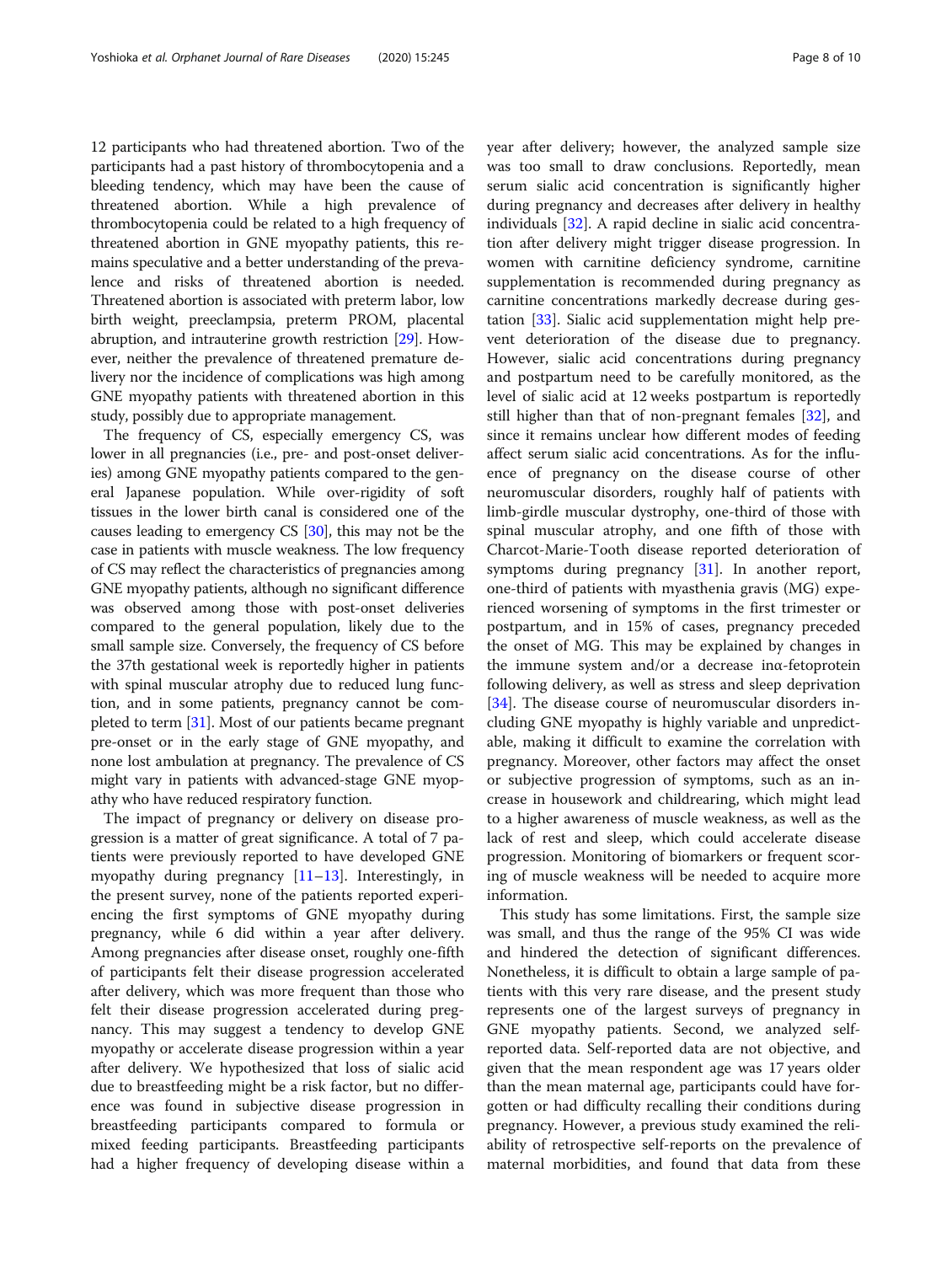<span id="page-8-0"></span>self-reports were consistent with clinical case notes [\[35](#page-9-0)]. Moreover, almost all parents in Japan use the Mother and Child Health Handbook (MCHH), an important record book of maternal and child health shared by parents and health providers at each checkup. Given its wide use [[36](#page-9-0)], we assume that participant responses were mostly based on the MCHH, which is also reflected by the high response rate of birth weight and height. Third, there may have been selection bias, since those with severe phenotypes may have been more prone to participate in the national registry. Notwithstanding these potential limitations, we believe that this first and largest survey of pregnancy in Japanese GNE myopathy patients would be helpful for future patients who desire to get pregnant and for doctors responsible for managing their pregnancies.

# Conclusion

No serious complications were frequently observed among pregnant GNE myopathy patients. Moreover, the majority of the patients did not feel any changes in disease progression during pregnancy and after delivery. Our findings may give hope to patients who wish to get pregnant in the future. Meanwhile, the frequency of threatened abortion was high among pregnant GNE myopathy patients, and 6 patients developed the disease within a year after delivery. For better management of pregnancy among GNE myopathy patients, obstetricians should be mindful of the risk of threatened abortion, and neurologists should carefully monitor disease progression not only during pregnancy but also after delivery to ensure early support if and when symptoms arise or worsen.

# Supplementary information

Supplementary information accompanies this paper at [https://doi.org/10.](https://doi.org/10.1186/s13023-020-01487-5) [1186/s13023-020-01487-5](https://doi.org/10.1186/s13023-020-01487-5).

| <b>Additional file 1.</b> |  |
|---------------------------|--|
| <b>Additional file 2.</b> |  |

# Abbreviations

CI: Confidence interval; CS: Cesarean section; ManNAc: UDP-Nacetylglucosamine 2-epimerase/N-acetylmannosamine; MG: Myasthenia gravis; NCNP: National Center of Neurology and Psychiatry; PADM: Patient association of distal myopathies; PROM: Premature rupture of the membranes; Remudy: National registry for neuromuscular diseases in Japan; SD: Standard deviation; UDP-GlcNAc: UDP-N-acetylglucosamine

# Acknowledgements

We are grateful to the members of Remudy and the Patients Association for Distal Myopathies in Japan (PADM) for their collaboration. This work was partly supported by Research on Intractable Diseases of Health and Labor Sciences Research Grants, Comprehensive Research on Disability Health and Welfare Grants, Research and Development Grants for Comprehensive Research for Persons with Disabilities and Practical Research Project for Rare / Intractable Diseases from Japan Agency for Medical Research and Development, AMED, Health and Labor Science Research Grants, and an Intramural Research Grant (29-3, 29-4) for Neurological and Psychiatric Disorders from the NCNP.

# Authors' contributions

All authors contributed to the study conception and design. WY and MMY participated in planning of the study, creation of the survey, analysis and interpretation of the data, and writing of the manuscript. NM supervised the creation of the survey and interpretation of the data from the obstetric perspective. RO participated in data analysis and interpretation. RS, YT, and HN curated data collection. YO participated in data collection. IN supervised the planning of the study. All authors read and approved the final manuscript.

# Funding

This work was partly supported by Research on Intractable Diseases of Health and Labor Sciences Research Grants, Comprehensive Research on Disability Health and Welfare Grants, Research and Development Grants for Comprehensive Research for Persons with Disabilities and Practical Research Project for Rare / Intractable Diseases from Japan Agency for Medical Research and Development, AMED, Health and Labor Science Research Grants, and an Intramural Research Grant (29–3, 29–4) for Neurological and Psychiatric Disorders from the NCNP.

#### Availability of data and materials

The datasets used and/or analyzed during the current study are available from the corresponding author, Madoka Mori-Yoshimura, on reasonable request.

#### Ethics approval and consent to participate

Permission to collect data from the Remudy database and to conduct the present survey was granted by the Medical Ethics Committee of the National Center of Neurology and Psychiatry, Tokyo, Japan. Anonymous and voluntary questionnaires were sent to participants along with descriptions that no disadvantages would result from not participating in the study, and that their consent would be confirmed by the return of their questionnaires.

#### Consent for publication

Questionnaires were sent to participants along with descriptions that no disadvantages would result from not participating in the study, and that their responses would be published. Consent for publication was implied by the return of their questionnaires. Regarding the use of data from the Remudy database, written consent was obtained.

#### Competing interests

The authors declare that they have no competing interests.

#### Author details

<sup>1</sup>Department of Neuromuscular Research, National Institute of Neuroscience, National Center of Neurology and Psychiatry (NCNP), 4-1-1 Ogawa-higashi-cho, Kodaira, Tokyo, Japan. <sup>2</sup>Institute of Medical Genetics Tokyo Women's Medical University, 8-1 Kawada-cho, Shinjuku-ku, Tokyo, Japan. <sup>3</sup> Comprehensive Reproductive Medicine, Graduate School of Medical and Dental Sciences (Medicine), Tokyo Medical and Dental University, 1-5-45 Yushima, Bunkyo-ku, Tokyo, Japan. <sup>4</sup>Department of Clinical Epidemiology, Translational Medical Center, NCNP, Tokyo, Japan. <sup>5</sup>Department of Clinical Research Promotion, Translational Medical Center, NCNP, Tokyo, Japan. 6 Department of Neurology, National Center Hospital, National Center of Neurology and Psychiatry (NCNP), 4-1-1 Ogawa-Higashi, Kodaira, Tokyo 187-8502, Japan. <sup>7</sup>Patient Association for Distal Myopathies, 2-2-15 Hamamatsucho, Minato-ku, Tokyo, Japan.

# Received: 4 June 2020 Accepted: 2 August 2020 Published online: 11 September 2020

## References

- 1. Nishino I, Noguchi S, Murayama K, et al. Distal myopathy with rimmed vacuoles is allelic to hereditary inclusion body myopathy. Neurology. 2002; 59:1689–93.
- 2. Eisenberg I, Avidan N, Potikha T, et al. The UDP-N-acetylglucosamine 2 epimerase/N-acetylmannosamine kinase gene is mutated in recessive hereditary inclusion body myopathy. Nat Genet. 2001;29:83–7.
- Kayashima T, Matsuo H, Satoh A, et al. Nonaka myopathy is caused by mutations in the UDP-N-acetylglucosamine-2-epimerase/Nacetylmannosamine kinase gene (GNE). J Hum Genet. 2002;47:77–9.